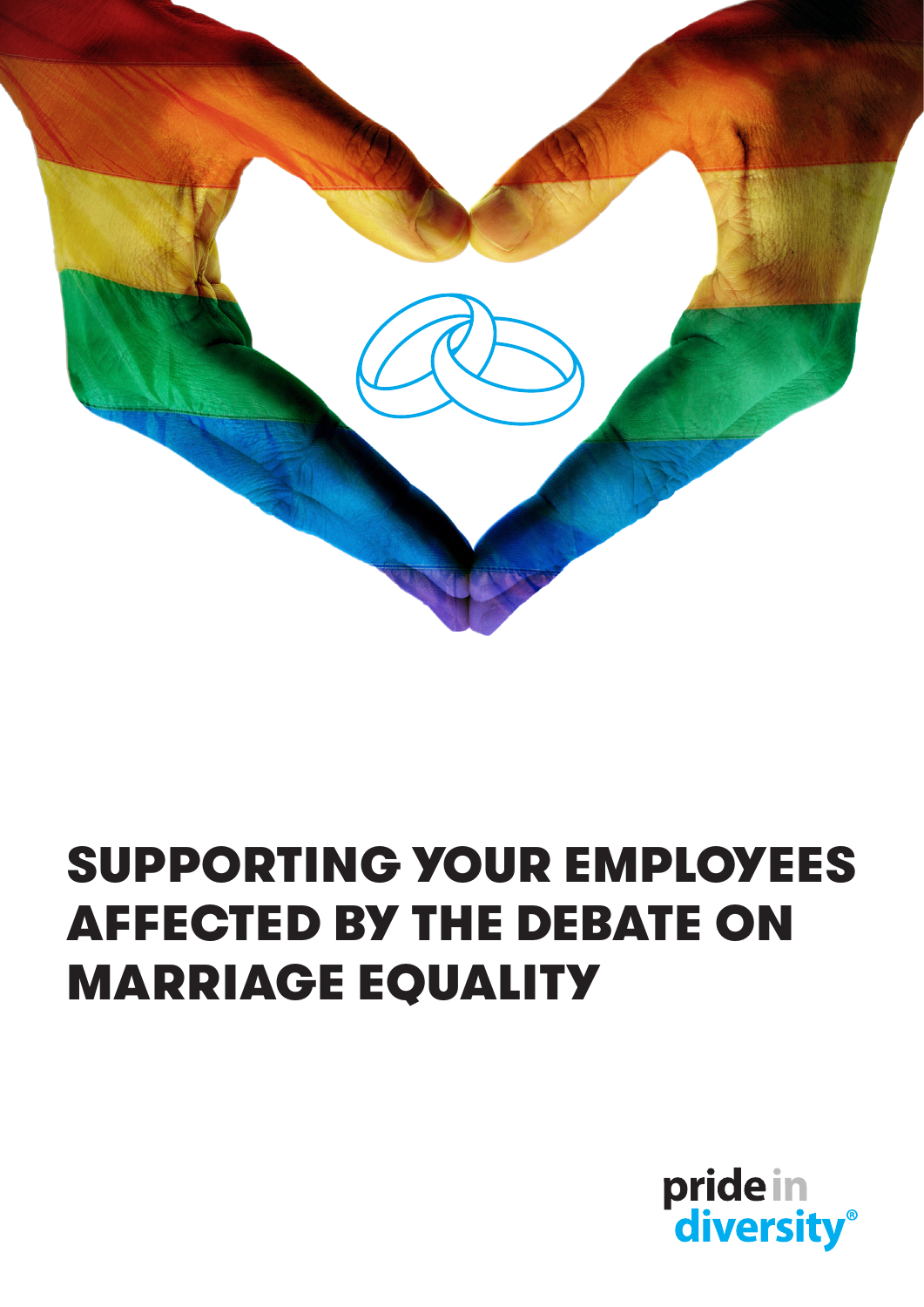

#### **Note**

The majority of information released as at September 2016 indicates that the plebiscite for marriage equality question will address same-sex marriage, and details of the Government's proposed changes to the Marriage Act have not yet been released. Pride in Diversity acknowledges that this may be exclusive of many transgender people, including non-binary gender identities, and intersex people.

Minimal research evidence exists on the impacts of marriage equality and denial on transgender and intersex people. More work must be done to include transgender and intersex people in this debate and in a new definition of marriage. The evidence provided in this review reflects the focus on same-sex couples (LGB people) and the unfortunate lack of research that explores the transgender and intersex experience.

ACON, NSW's leading HIV support, HIV prevention and LGBTI health organisation, and the Centre for Social Research in Health at UNSW have released a report on the public health evidence relating to marriage equality for LGBTI people. The report can be accessed [here](http://www.acon.org.au/wp-content/uploads/2016/09/Marriage-Equality-Evidence-Review_web.pdf).

It is important to note that transgender people may be differently impacted by a plebiscite or debate on marriage equality, particularly those who are already married and unable to amend the sex on their birth certificate without divorcing their husband or wife. Intersex people too may feel excluded from these debates.

Evidence provided within this resource reflects the focus on same-sex couples (LGB people) due to the nature of existing research. Within this document we have utilised the LGB (lesbian, gay, bisexual) and LGBTI (lesbian, gay, bisexual, transgender and intersex) acronym due to the nature of existing research, and practice.

- **\*LGBTI =** lesbian, gay, bisexual, transgender and intersex
- **\*LGBT =** lesbian, gay, bisexual and transgender
- **\*LGB =** lesbian, gay and bisexual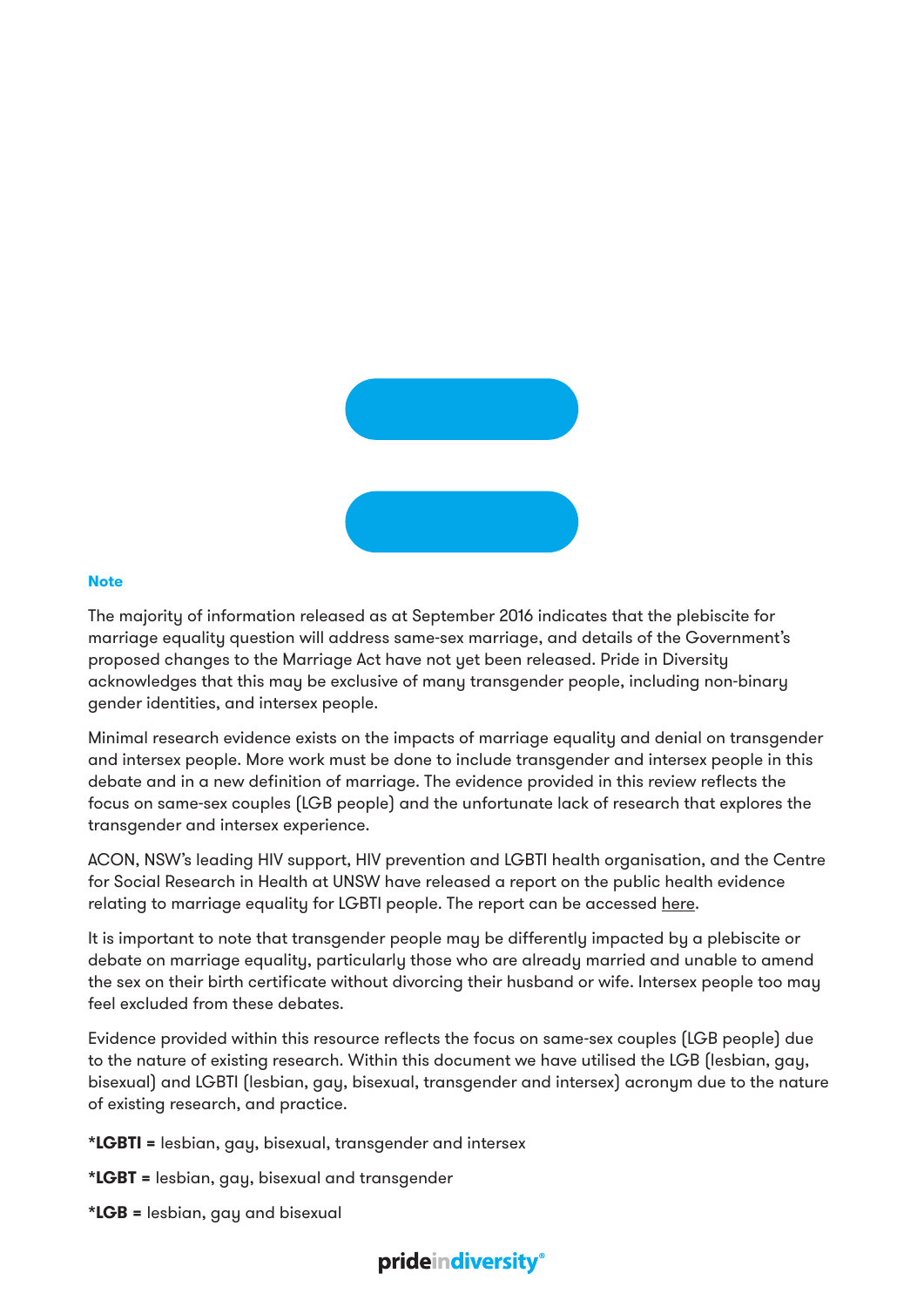# INTRODUCTION

Marriage equality remains out of reach for some people in Australia's Lesbian, Gay, Bisexual, Transgender and Intersex (LGBTI) communities. Despite years of advocacy on this issue has not yet been resolved. Since 2001 a variety of countries across the globe have legislated marriage equality for same-sex couples. In a world first, Ireland in 2015 held a national referendum to resolve the issue, as a change to their constitution was required.

The political process to enable change on marriage equality in Australia is currently under debate, it is not clear whether a plebiscite or a free vote in parliament will be the mechanism to bring about change on this issue. If the enabling legislation for a plebiscite on marriage equality does not pass through both houses of parliament the marriage equality debate will continue.

With debate on marriage equality increasing, and talk of a potential plebiscite, Australia is already starting to witness an increase in anti-LGBTI commentary and the organisation of antimarriage equality groups to speak on behalf of some cultural and religious populations.

It has long been the view that a plebiscite on marriage equality would incite destructive debate that will escalate homophobic, biphobic and transphobic views and further impact our LGBTI youth; a group already at risk of social isolation, discrimination and increaed mental health issues. The impacts go beyond youth as many adults will experience an intensity of debate around their human rights; their unsuitability to marry, become parents and have a family that will only escalate as both sides argue their case. Not to mention, the humiliation of their right to marry being put to a public vote.

This document has been designed to assist employers in the support of their employees during this time. It is envisaged that the document will provide employers with a critical resource through which they can then develop their own internal communications, initiatives or processes.

We will first look at some commonly asked questions before providing a broader overview of the impact of stigma and discrimination within LGBTI populations, both socially and in the workplace. In the final section of this document we provide suggestions to organisations, HR practitioners, people leaders and employee network groups on how to support your employees through this debate.

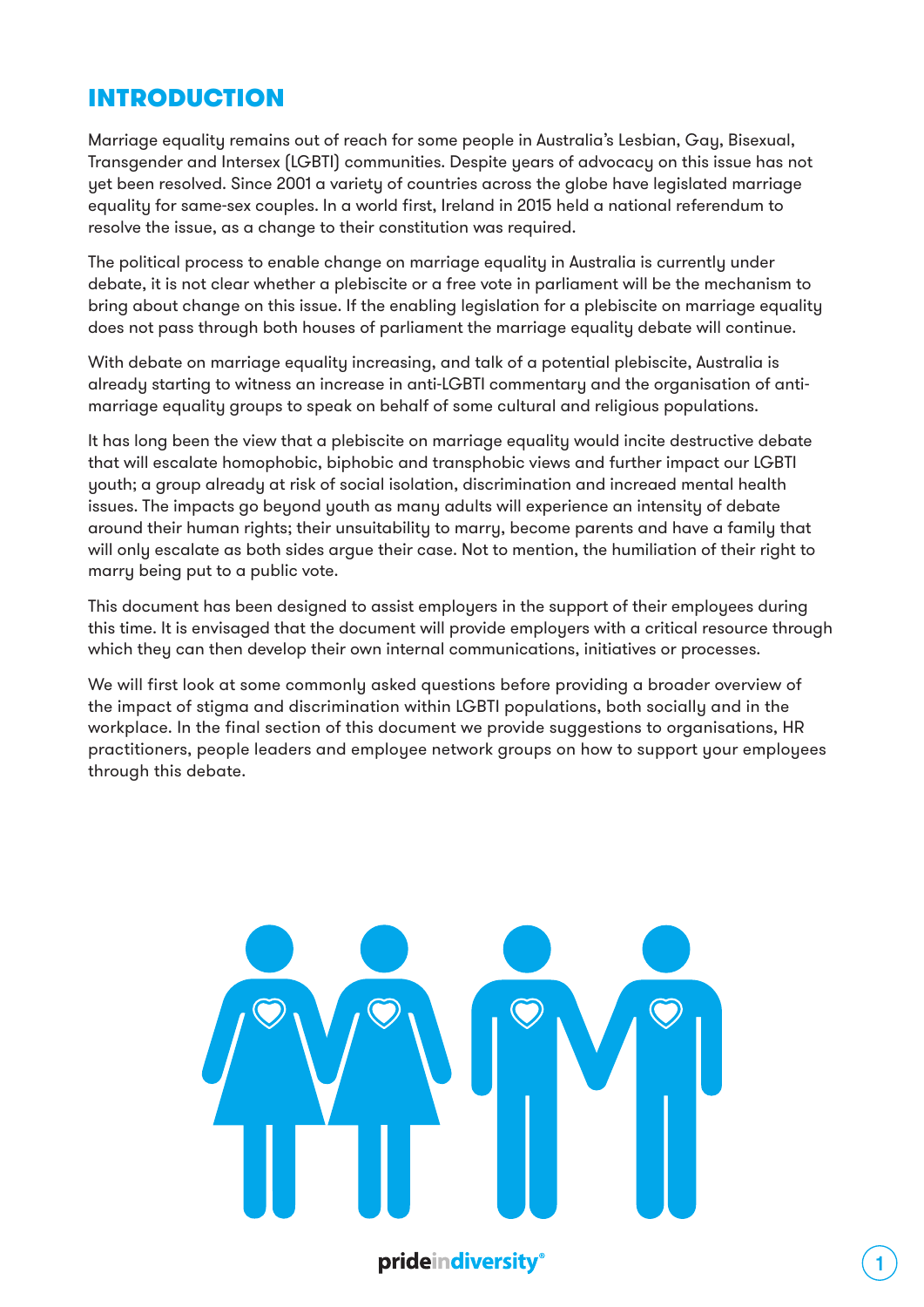# ABOUT THE MARRIAGE EQUALITY DEBATE

This section poses frequently asked questions in regard to the debate on marriage equality, as well as a potential plebiscite. It has been designed to provide you with background information, assisting you with internal communications and provide you with details as to how you can support your employees during this time.

#### FREQUENTLY ASKED QUESTIONS

#### **What Is A Plebiscite?**

A plebiscite is a nationwide vote to gauge public feedback on a political proposal. A plebiscite is different to a referendum which is a national vote on an amendment to the Constitution.

In 2013 the High Court found that the definition of "marriage" in the Constitution includes same-sex unions. This made it clear the Federal Parliament has the power to enact marriage equality. Therefore, no referendum is required. In Ireland a referendum was required because its constitutional definition of "marriage" explicitly defined it as a heterosexual union.

#### **When Could A Plebiscite On Marriage Equality Be Held?**

At this stage, a plebiscite date has been tabled by the Australian Government for 11 February 2017.

#### **Will The Plebiscite Result Be Binding?**

At present, indications are that the government's decision will not be bound to the result of the plebiscite.

#### **How Much Could The Plebiscite Cost?**

The Australian Government has budgeted \$170 million to conduct the plebiscite for marriage equality. PwC has recently modelled that the real cost to the Australian economy could be as high as \$525 million.

The PwC modelling estimates that a standalone plebiscite will cost the taxpayer \$158 million to facilitate, \$66 million for the community to fund the "for" and "against" campaigns, \$281 million in lost productivity as people take time out to vote, and at least \$20 million in costs associated with the impact on the mental health and wellbeing of Australian citizens.

#### **Will The Plebiscite Be Mandatory?**

At the time of publication, it has been widely reported in mainstream media that voting in the plebiscite will be mandatory, with fines in place for those who do not participate in voting.

#### **What If There Is No Plebiscite?**

If the plebiscite for marriage equality is not passed through the House of Representatives and the Senate, it may eventuate that there is no free vote in Parliament in this term of government.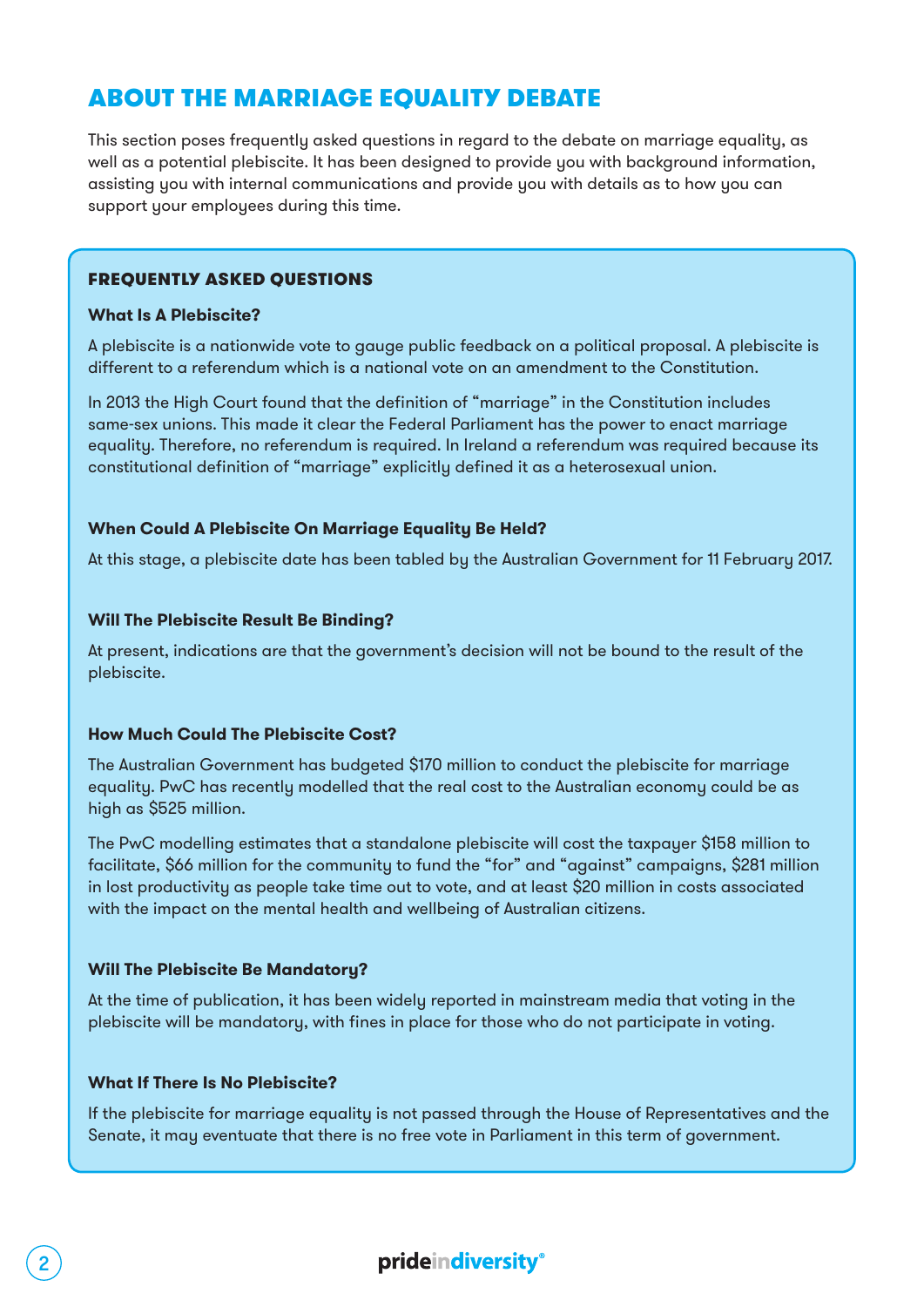# RESEARCH ON THE IMPACT OF DISCRIMINATION AND STIGMA ON LGBTI COMMUNITIES & ALLIES

The impacts of stigma and discrimination on the lesbian, gay, bisexual, transgender and intersex (LGBTI) community are well documented. We know that:

#### STIGMA AND DISCRIMINATION IMPACTS ON LGBTI POPULATIONS

- Almost half of lesbian, gay and bisexual (LGB) people hide their sexuality or gender identity because they fear violence or discrimination, with young people aged 16 to 24 more likely to do so than any other age group (1).
- • Among LGB populations, research clearly indicates that discrimination, abuse (both verbal and physical), exclusion and prejudice are key contributors to the increased rates of depression, anxiety and self-harm (2).
- When compared with heterosexual people, homosexual and bisexual people are twice as likely to experience anxiety (31.5 per cent compared with 14.1 per cent) and three times as likely to experience depression and related disorders (19 per cent compared with 6 per cent) (3).
- • A 2007 survey of Australian and New Zealand transgender people found that almost 90 per cent had experienced at least one form of stigma or discrimination, including verbal abuse, social exclusion, receiving lesser treatment due to their name or sex on documents, physical threats and violence (4).

#### MENTAL HEALTH & WELLBEING IMPACTS ASSOCIATED WITH A PLEBISCITE

During anti-LGB political campaigns, inflammatory and negative messages based on false stereotypes and misinformation have been used in print, electronic and broadcast media, political rallies and other social interactions (5).

Evidence shows that popular debates on marriage equality such as plebiscites and referendums encourage hate speech, discrimination and harm amongst the LGB community.

US research has shown that the mental health of LGB people suffered significantly during referenda debates on marriage equality. For LGB people who experienced a US state referendum on marriage equality there was a:

- 37% increase in mood disorders:
- • 42% increase in alcohol-use disorders;
- • 248% in generalised anxiety disorders.

In states without such referenda, there was no increase (6).

#### MINORITY STRESS EFFECTS ON THE LGB POPULATION

Minority Stress is the chronic stress that accompanies a stigmatised social status such as LGB. The primary components of minority stress include experiences of discrimination, anticipation of rejection, concealment or disclosure of the stigmatised identity, and internalised negative views of self as a result of the stigmatised identity (7).

It has been shown that anti-LGB political messages increase the specific minority stressors that are associated with the negative environment created by campaigns for or against marriage

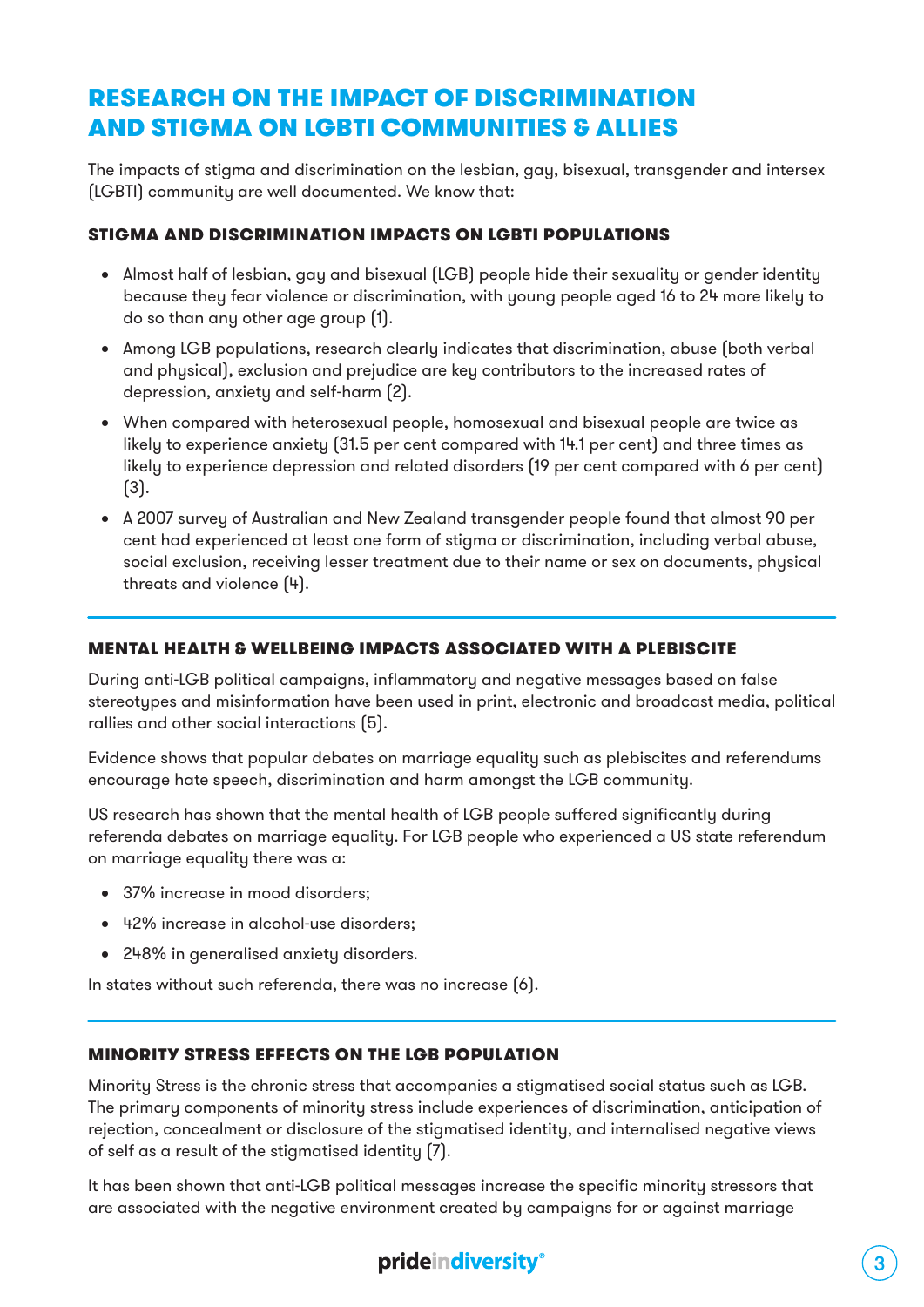equality. For people who identify as LGB living in the midst of these debates, the result is that they are exposed to more negative messages and conversations about LGBTI people. They also experience greater negative effects related specifically to the debate on marriage equality, and are more frequently involved in LGB activist/protest efforts (8). It has also been shown that living in an environment that has recently denied access to civil marriage is associated with higher levels of psychological distress in the LGB community.

**I** In terms of how public debate affects me, I simply try to avoid too much exposure to it because the homophobia upsets and angers me so much.... I show up for rallies and other things when I think I can tolerate what I *homophobia upsets and angers me so much…. I show up for rallies and other things when I think I can tolerate what I might hear and don't go when I think I might lose my temper. When I get exposed to too much of it, I end up very angry and depressed, sometimes for weeks following, and that then affects my relationships, my work and my happiness"* (9).

#### *MINORITY STRESS EFFECTS ON SAME-SEX COUPLES*

LGB people in same-sex relationships are potentially exposed to additional forms of minority stress because they are not only stigmatised as individuals, but the status of their relationship is also disadvantaged relative to heterosexual relationships (10).

Not only are same-sex couples barred from marrying in many countries throughout the world, they are reminded of this fact on a daily basis by debates among family and co-workers, as well as in social and news media in countries and regions where marriage equality is contested (11).

During the months leading up to a vote (plebiscite or referendum) on marriage equality or pending judicial decision, LGB people encounter billboards, yard signs, bumper stickers, print, broadcast and online media comment against equal access to marriage rights (12).

Minority stress is theorised to have an effect on wellbeing above and beyond the effect of general stress common to all couples (10). Recent research has shown that minority stress in the form of stressful life events exerts a greater negative impact on health than general stressful life events (13).

Present studies show that regardless of the policy decision itself, the societal conversation that emerges leading up to important policy decisions about same-sex marriage can manifest as a devaluing social discourse surrounding the lives of same-sex couples, and exposure to this devaluing social discourse can have serious and deleterious consequences for same-sex couples' psychological and relational well-being (12).

#### *EFFECT OF SAME-SEX MARRIAGE DEBATES ON HETEROSEXUAL ALLIES*

Very few studies on the impact of debates surrounding marriage equality on heterosexual or "straight" allies exists. Interviews conducted by Arm, Horne and Levitt (14) of heterosexual people who had LGB family members and who lived in Tennessee during the marriage amendment campaign of 2006 revealed that the interviewees experienced feelings of anger, distress and fear. These interviewees reported relationship tensions with those around them who saw the issue differently or did not want to be involved. Participants felt compelled to continue the fight for equality. For some, this compulsion to campaign significantly increased.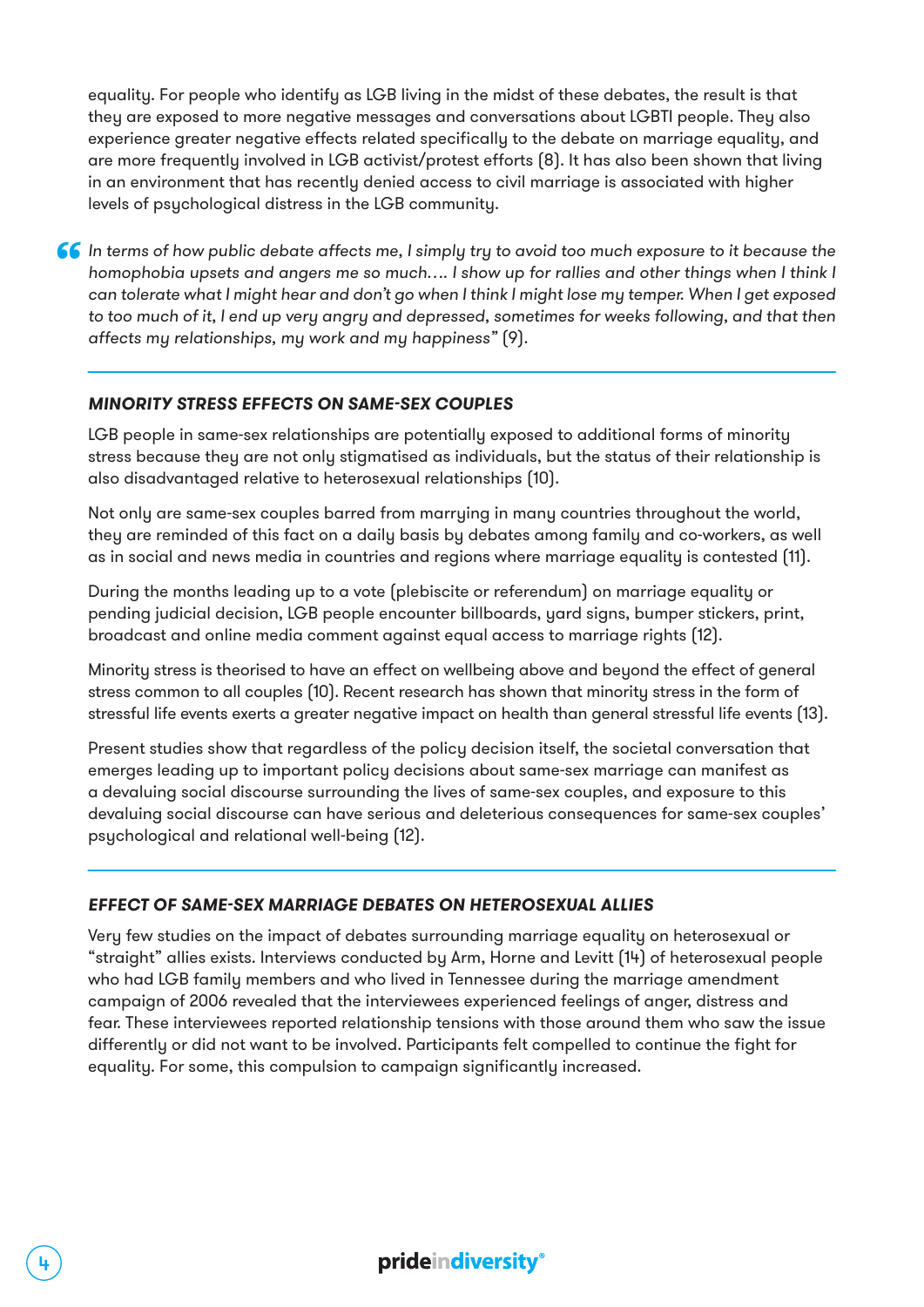**66** I had always been your typical southern woman, we didn't do that kind of thing (protesting). You didn't want your name in the paper. And I'm thinking, "I'm standing on this street corner, protesting with a sign in my *didn't want your name in the paper. And I'm thinking, "I'm standing on this street corner, protesting with a sign in my hand, and there's no going back for me now. I'll never be that woman again. I don't want to be."* (14).

It is important to acknowledge that family members, friends, and allies of LGB people may very well be subject to the negative consequences of a debate on same-sex marriage as they are implicated on account of their association with the targeted group (15).

# WORKPLACE IMPACTS ASSOCIATED DEBATES ON **MARRIAGE EQUALITY**

Stigma, social isolation, direct and indirect harassment also filter into the workplace with many LGBTI people choosing not to disclose their sexual orientation in their workplace. For those that do disclose there are higher incidents of bullying and harassment, and some of these individuals have reported to have seriously considering leaving their place of work as a direct result.

The 2016 Australian Workplace Equality Index (AWEI) research shows that 17% of young LGBTI people (18-24 years) hide their sexuality at work. For those young people who experience bullying in the workplace related to their sexuality the most common reason for not reporting the bullying was that it would mean "outing themselves".

The AWEI research also indicates that even though most LGBTI (all ages) respondents who had not been bullied claim they would report if they were, only one-third of those who actually experienced bullying are reporting in reality (16).

While there is a direct correlation between those organisations who are highly active in LGBTI workplace inclusion and their LGBTI employees feeling that they can be themselves at work, we fear that heightened levels of anti-LGBTI as well as homophobic commentary being played out in mainstream and social media or via organised anti-LGBTI/anti-marriage equality groups will escalate similar commentary within workplaces; a real threat to undoing some of the successful inclusion work that has been done by Australian workplaces over the last decade.

#### WORKPLACE IMPACTS OF HEIGHTENED DEBATES ON MARRIAGE EQUALITY

- Increase in LGBTI staff experiencing stress/anxiety.
- Increase in harmful conversations occurring within workplace.
- • Minority stress impacting on workplace performance and general staff wellbeing.
- • Possible rise of anti-LGBTI or anti-religious/cultural sentiment.
- • Potential creation of an "Us and Them" culture within organisations and social settings.
- • Extended impact on non-LGBTI Allies.

#### HOW CAN YOU SUPPORT YOUR EMPLOYEES THROUGH THESE DEBATES?

To cope with the negative socioemotional consequences of minority stress surrounding campaigns, LGB individuals rely and depend upon social support and their positive interactions with partners, friends and their extended social network (7).

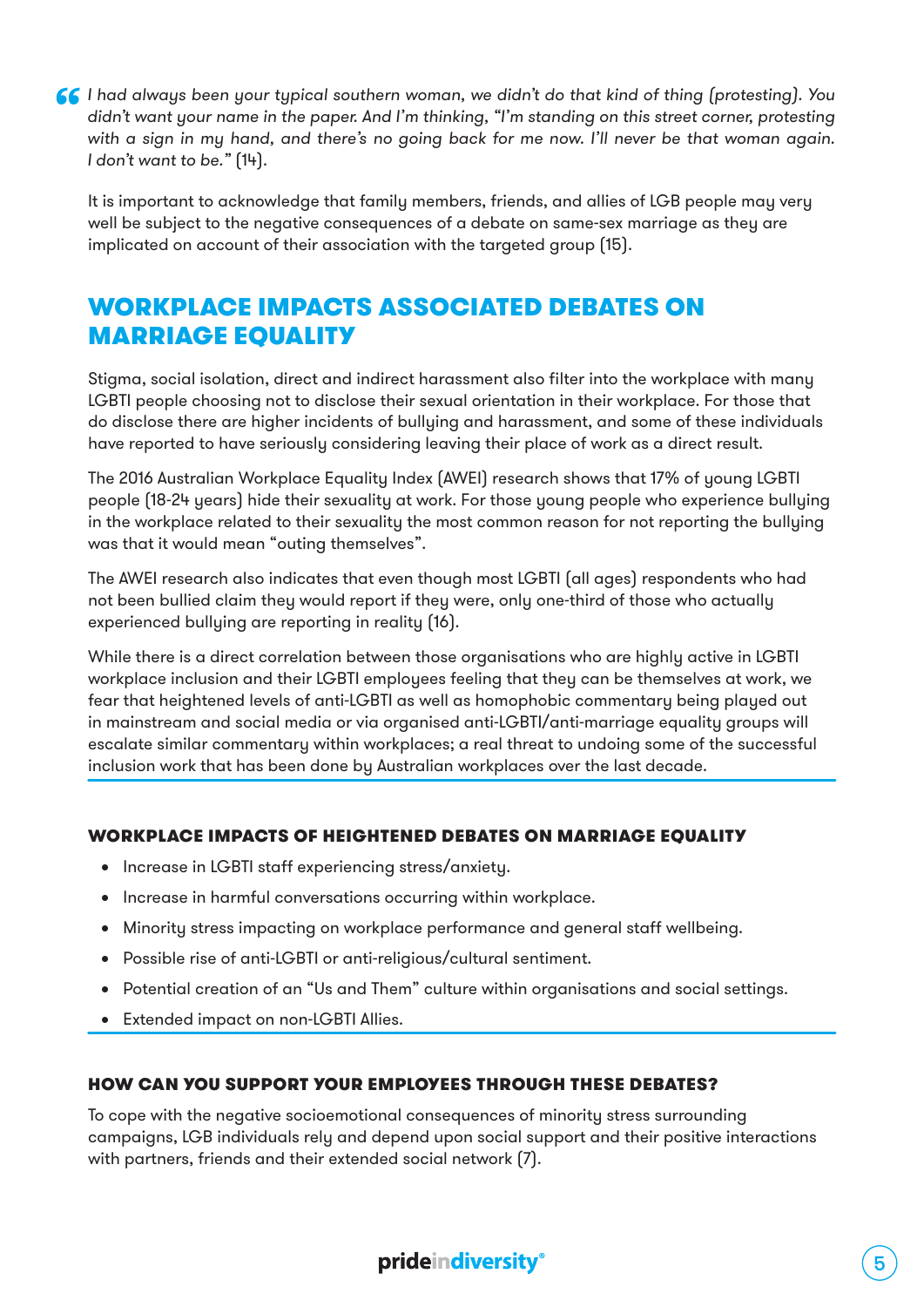#### **What Can Your Employee Network Do?**

- • Acknowledge the potential impact on your employees.
- Send supportive messages/communications to members of your employee network group.
- Check in with LGBTI identifying staff to ensure that they are OK, as appropriate.
- • Increase visibility of the existence of the employee network group to all staff.
- • Encourage your executive sponsor or champions to be engaged and visible in their support for the network, and for LGBTI employees.
- • Increase positive messages of inclusion throughout your organisation.
- • Communicate support pathways to staff via regular communications, intranet page, posters.
- Host an event about the debate or plebiscite to inform staff and reiterate support to all staff, the importance of a respectful workplace environment, reaffirming the organisational values that support inclusion.
- Increase touchpoints with members of the network (frequency of meetings, roundtables, networking events throughout the campaign).
- • Work collaboratively with other internal and external employee networks.

#### **What Can Your Allies Do?**

- Acknowledge the potential impact on employees.
- • Check in with LGBTI identifying staff to ensure that they are OK, as appropriate.
- Reaffirm support for staff wellbeing, including LGBTI employees.
- • Be visible as an Ally put a sign on your desk, wear a badge or pin on your lanyard, actively talk about being an Ally to others, attend as many internal and external LGBTI inclusion events as possible.
- • Call out non-inclusive language or behaviour when comfortable doing so.
- • Be aware of negative workplace behaviour and of conversations that may turn harmful.
- • Increase positive messages for LGBTI staff.
- Keep up to date with the progress of the campaign for marriage equality.
- Volunteer to support your LGBTI employee network.

#### **What Can HR Practitioners Do?**

- Acknowledge the potential impact on employees.
- • Ensure that HR is visible, that policies are inclusive of LGBTI employees and that employees can approach HR consultants for support.
- • Ensure you have been trained on LGBTI workplace inclusion, in your role as an HR consultant.
- Be aware of "where the line is" in terms of appropriate workplace behaviour.
- Reaffirm the organisation's code of conduct/values/policies around workplace behaviour.
- • Profile the diversity work of the organisation, and actively communicate current progress and future plans for LGBTI inclusion.
- Educate HR contact officers, peer support contacts and anyone else who may be sought out by your LGBTI employees for support.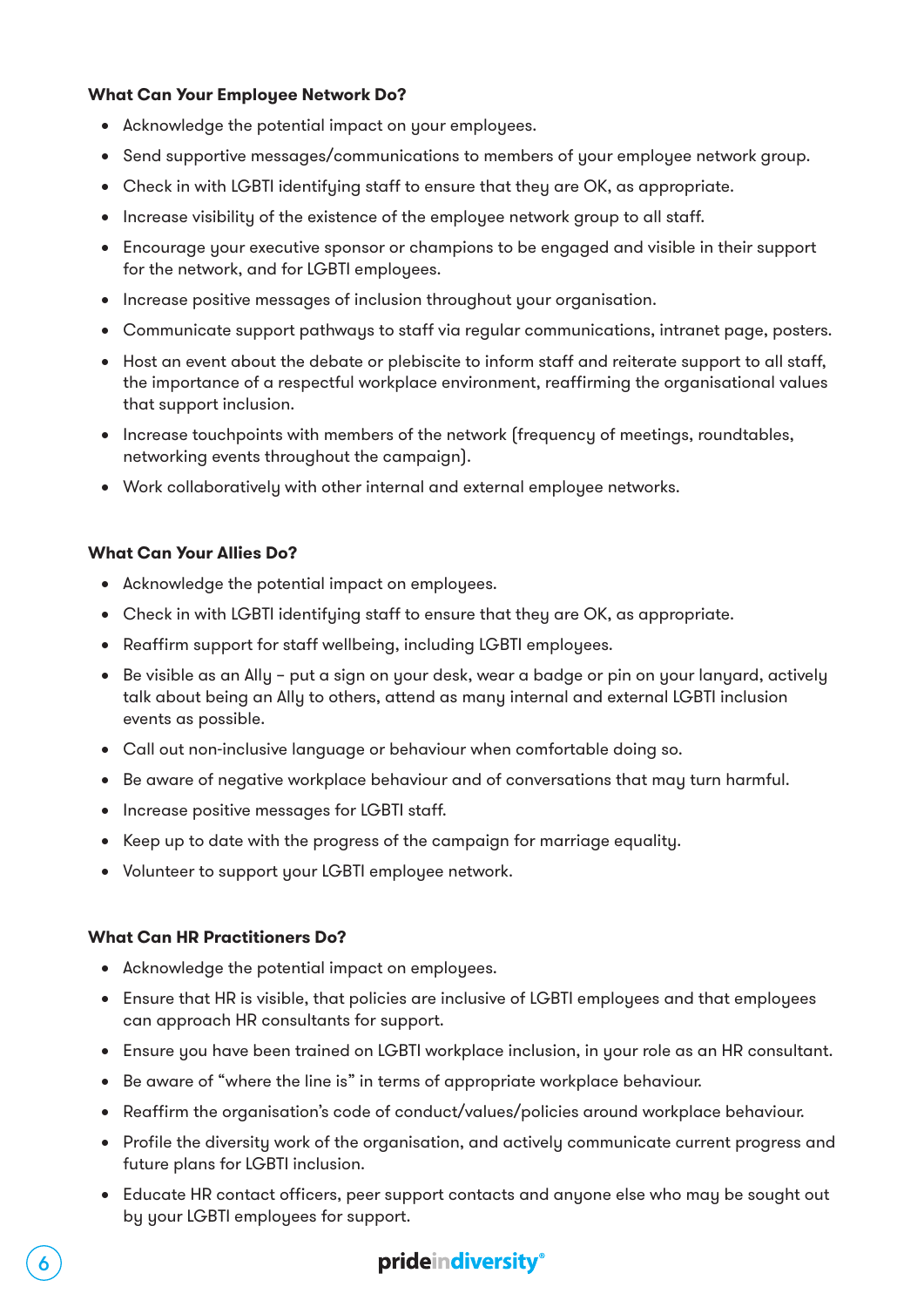- • Provide training to people leaders specifically in the area of LGBTI workplace inclusion, disclosure sensitivities and support.
- • Equip your managers with information on what to look out for, how to challenge discriminatory or offensive behaviour, and how to create a positive team culture of respect and inclusion.
- Provide guidance to all staff on resilience and coping with stress in the workplace.
- Brief your Employee Assistance Program (EAP), and ensure that their staff have been recently trained in LGBTI inclusive practice.

#### **What Can Managers and Leaders Do?**

- Acknowledge the potential impact on employees.
- • Be trained in LGBTI workplace inclusivity.
- Be aware of negative behaviours within the team environment.
- Know what is and what isn't a respectful debate on marriage equality.
- Check in with identifying staff, provide reminders of support available to employees.
- Reiterate the values of the organisation that support inclusion and respect.
- • Send a strong message of inclusion as a leader set firm expectations in line with your organisational values.

#### **What Can Your Organisation Do?**

- Develop and distribute a helpful fact sheet to your employees specifically addressing your organisational standards, values, and expectations of employees.
- Provide staff with a list of external resources, contact information for your Employee Assistance Program.
- Provide LGBTI inclusion training specifically to increase the confidence and ability of your Allies, Managers and HR/Contact Officers.
- Ensure that staff are aware of reporting procedures (for behaviour that is questionable, or not in line with the organisational values, code of conduct or expectations).
- • Have your staff trained on LGBTI workplace inclusion.
- • If a corporate supporter of Marriage Equality, reaffirm this position internally.
- Determine guidance around harmful conversations, debate and behaviour that is not restrictive to employee's freedoms (reference code of conduct, anti-discrimination policies, values of organisation typically around wellbeing, respect, collaboration, trust etc).

#### ADDITIONAL EXTERNAL SUPPORT & RESOURCES

#### *LGBTI COUNSELLING SERVICES*

**QLife** - Free national LGBTI phone and web counselling, coast to coast. 1800 184 527 | [qlife.org.au](https://qlife.org.au/)

**LifeLine** – 24/7 Crisis Support And Suicide Prevention Services. 13 11 14 | lifeline.org.au

**ACON** - For counselling and referral support. [acon.org.au/mental-health](http://www.acon.org.au/what-we-are-here-for/mental-health/)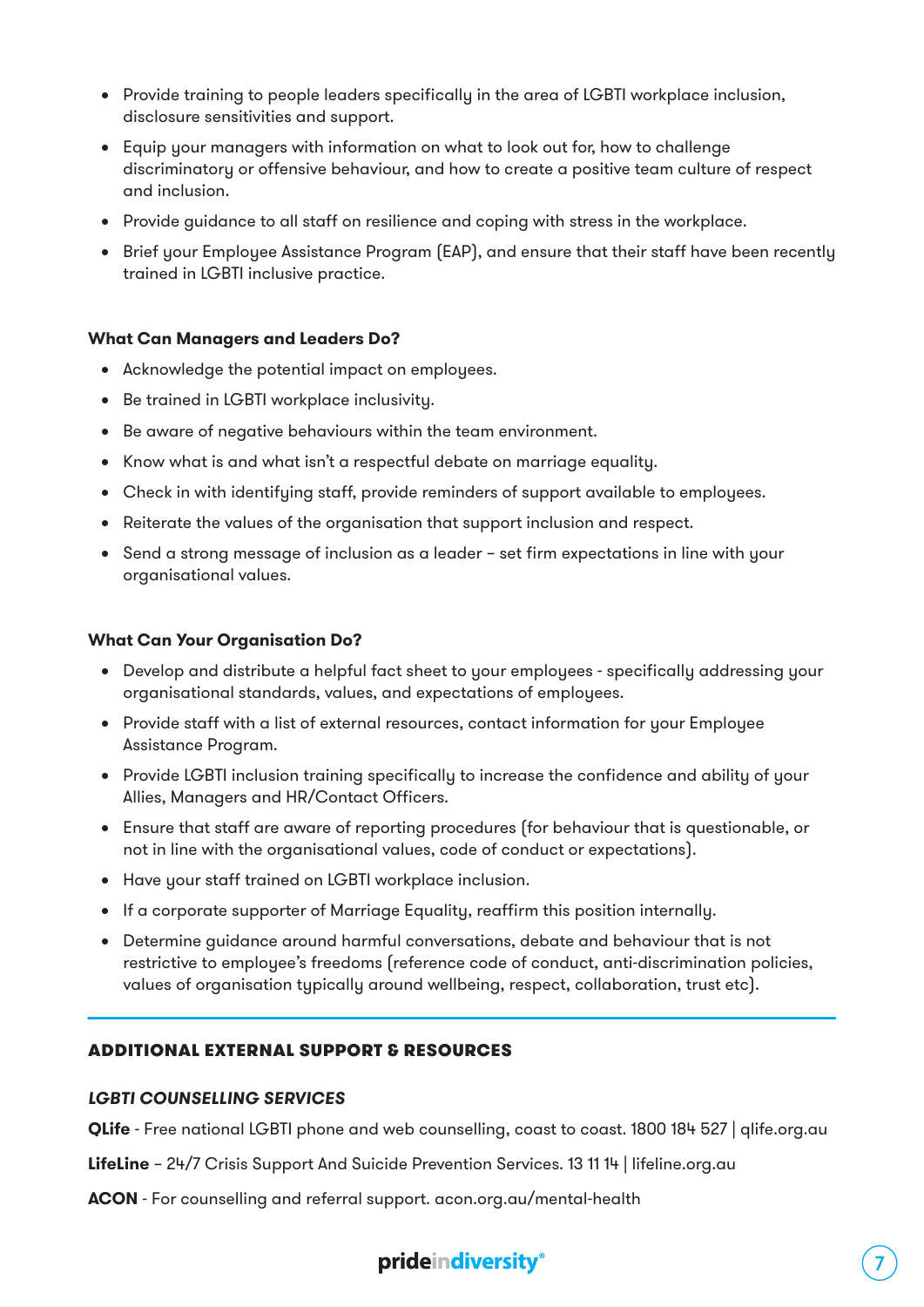#### *ADDITIONAL RESOURCES, SUPPORT NETWORKS, & TRAINING*

**ACON** - One of Australia's largest LGBTI sexual health and wellbeing organisations, with a variety of services on offer, including free rapid HIV testing clinics, counselling, resources, substance support, and more. [acon.org.au](http://www.acon.org.au)

**Pride in Diversity** – Australia's only national not-for-profit employer support program for all aspects of LGBTI workplace inclusion. Specialists in HR, organisational change and workplace diversity. Pride in Diversity publishes the Australian Workplace Equality Index (AWEI), Australia's national benchmarking instrument for all aspects of LGBTI workplace inclusion. [prideindiversity.com.au](http://www.prideindiversity.com.au)

**Australian Marriage Equality** - A national organisation working for equal marriage for all consenting adults, as they believe person's gender or sexuality should not affect their access to Australian marriage. [australianmarriageequality.org](http://www.australianmarriageequality.org/)

**Australians 4 Equality** - A coalition of marriage equality supporters and organisations who have come together to help achieve equality and fairness for all. a4e.org.au

**Beyondblue** - [beyondblue.org.au](https://www.beyondblue.org.au/)

**Black Rainbow** – A social network for Indigenous people who identify as LGBTI, sistergirl or brotherboy. Also advocates for better mental health and suicide prevention. [facebook.com/BlackRainbowAustralia](https://www.facebook.com/BlackRainbowAustralia/)

**Freedom2B** - Assists LGBTI people from Christian backgrounds on their journey to reconciling their faith, sexuality and gender identity. [freedom2b.org](https://freedom2b.org/)

**GenderQueer Australia** - Specialises in the support of gender questioning and genderqueer people, their family, friends and professionals who they go to for help - [genderqueer.org.au](http://www.genderqueer.org.au/)

**GLRL** - A lobby organisation fighting to protect and promote the rights of lesbians and gay men living in New South Wales.

**Just Equal** - Taking a stand for equality for LGBTIQ people, their families and friends. equal.org.au

**MindOut** - A mental health and suicide prevention project supporting health organisations to be inclusive of LGBTI people. [LGBhealth.org.au/mindout](http://lgbtihealth.org.au/mindout/)

**Minus18** - Provide mental health, peer mentoring and events to support same-sex attracted and gender-diverse young people from all over Australia. [minus18.org.au](https://minus18.org.au/)

**Organisation Intersex International Australia** - Intersex human rights, information, education and peer and family support. [oii.org.au](http://oii.org.au/)

**PFLAG Australia** - A non-profit voluntary organisation and support network for parents and families of LGBTI people. [pflagaustralia.org.au](http://pflagaustralia.org.au/)

**Rainbow Families** - A group that aims to build a community which fosters resiliency by connecting, supporting and empowering LGBTQI families. rainbowfamilies.com.au

**Twenty10** - A community-based, non-profit, state-wide organisation, working with and supporting people of diverse genders, sexes and sexualities, their families and communities.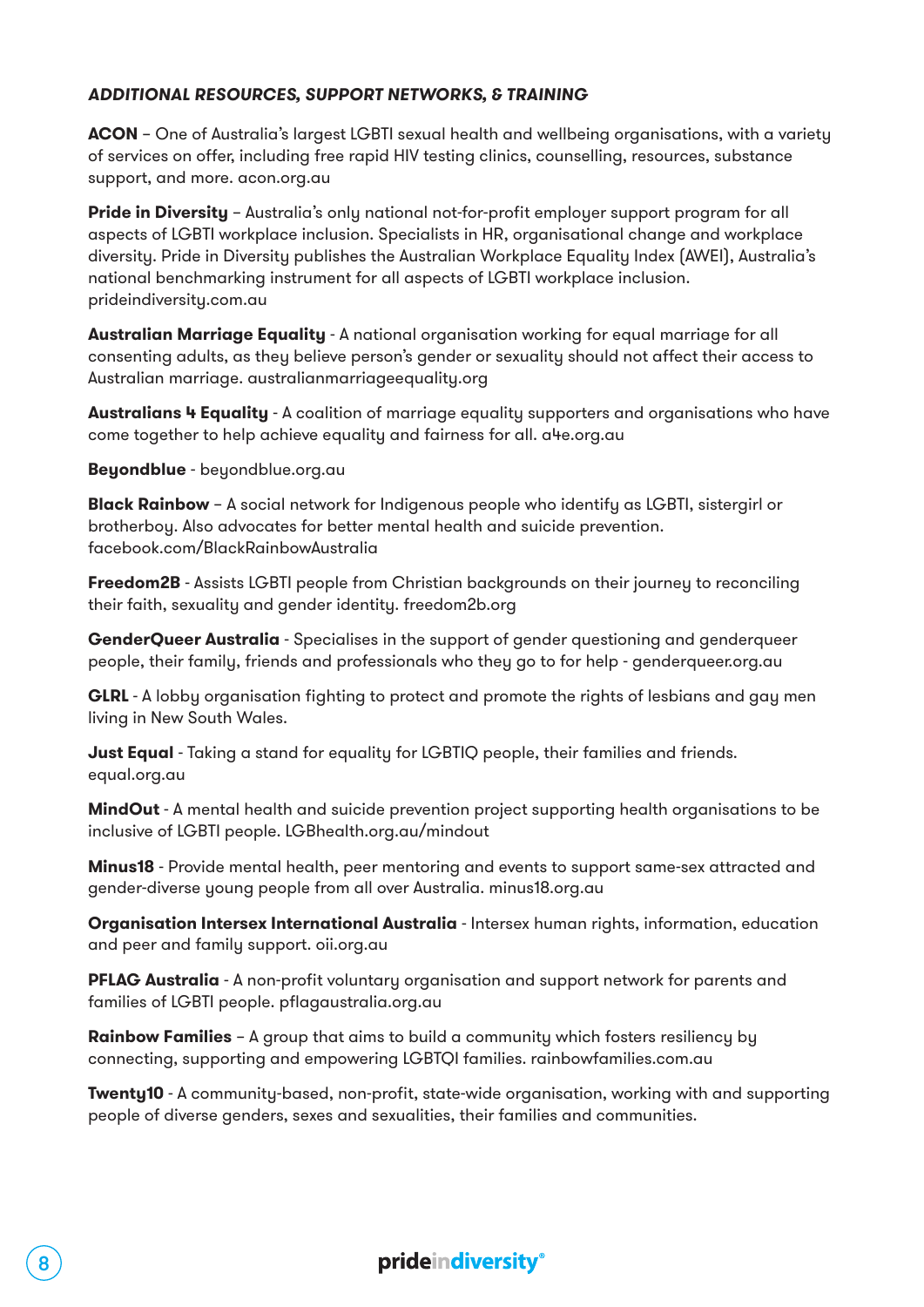#### *OTHER STATE AND TERRIORY AIDS COUNCILS*

**Victoria** VAC 1800 134 840 (counselling centre) **vac.org.au**

#### **Western Australia**

WA AIDS Council 08 9482 0000 **waaids.com**

#### **Queensland OUAC** 07 3017 1777 **quac.org.au**

**Tasmania** tasCHARD 03 6234 1242 **www.tascahrd.org.au**

#### **Northern Territory NTAHC** 08 8944 7777 (Darwin) **ntahc.org.au**

#### **ACT**

AIDS Action Council **aidsaction.org.au**

## REFERENCES

Annotated Bibliography: Kolstee J, Hopwood M (2016) Health impacts of marriage equality & marriage denial on the health of Lesbian, Gay and Bisexual people: Evidence Review & Annotated Bibliography. Sydney, ACON

- (1) William Leonard, Marian Pitts, Anne Mitchell, Anthony Lyons, Anthony Smith, Sunil Patel, Murray Couch and Anna Barrett. (2012). Private Lives 2: The second national survey of the health and wellbeing of gay, lesbian, bisexual and transgender (GLBT) Australians. Monograph Series Number 86. Melbourne: The Australian Research Centre in Sex, Health & Society, La Trobe University.
- (2) References: Leonard, W., Lyons, A., & Bariola, E. (2015). A closer look at Private Lives 2: Addressing the mental health and wellbeing of lesbian, gay, bisexual and transgender (LGBT) Australians. Monograph Series No. 103. The Australian Research Centre in Sex, Health & Society, La Trobe University: Melbourne. Rosenstreich, G. (2013) LGB People Mental Health and Suicide. Revised 2nd Edition. National LGB Health Alliance. Sydney.
- (3) Australian Bureau of Statistics. (2008). National Survey of Mental Health and Wellbeing: Summary of Results, 2007. Cat. no. (4326.0). Canberra: ABS.
- (4) Couch M, Pitts M, Mulcare H, Croy S, Mitchell A, Patel S. Tranznation: A report on the health and wellbeing of transgender people in Australia and New Zealand. Australian Research Centre in Sex, Health and Society, La Trobe University. Melbourne: La Trobe University, Australian Research Centre in Sex, Health and Society.
- (5) Cahill, 2007; Political Research Associates, 2006; Russell, 2004.
- (6) Hatzenbuehler, M. L., McLaughlin, K. A., Keyes, K. M., & Hasin, D. S. (2010). The Impact of Institutional Discrimination on Psychiatric Disorders in Lesbian, Gay, and Bisexual Populations: A Prospective Study. [Article]. American Journal of Public Health, 100(3), 452- 459.
- (7) Fingerhut, Riggle, and Rostosky Same Sex Marriage: The Social and Psychological Implications of Policy and Debates.
- (8) Rostosky, Riggle, Horne, & Miller (2009). Marriage Amendments and Psychological Distress in Lesbian, Gay, and Bisexual (LGB) Adults. Journal of Counselling Psychology, 56, 56 – 66.
- (9) Rostosky, Riggle, Horne, Denton, & Huellemeier (2010) Lesbian, Gay, and Bisexual Individuals' Psychological Reactions to Amendments Denying Access to Civil Marriage.
- (10) LeBlanc, Frost, & Wight (2015) Minority Stress and Stress Proliferation Among Same-sex and Other Marginalised Couples. Journal of Marriage and Family, 77, 40 – 59. Doi 10.1111/jomf.12160
- (11) Herek (2011) Anti-equality Marriage Amendments and Sexual Stigma. Journal of Social Issues, 67, 413 426. Doi 10.1111/j.1540- 4560.2011.01705.x
- (12) Frost & Fingerhut (2016) Daily exposure to negative campaign messages decreases same-sex couples' psychological and relational well-being. Group Processes and Intergroup Relations, Vol. 19(4) 477-492.
- (13) Frost, Lehavot, & Meyer (2015) Minority stress and physical health among sexual minority individuals. Journal of behavioural medicine, 38, 1-8. Doi:10.1007 / s10865-013-9523-8
- (14) p92 Arm, Horne & Levitt (2009) Negotiating connection to GLBT experience: Family members' experience of anti-GLBT movements and policies. Journal of Counselling Psychology, 56, 82-96.
- (15) Horne, Rostosky, and Riggle (2011) Impact of marriage restriction amendments on family members of lesbian, gay, bisexual individuals: A mixes method approach. Journal of Social Issues. 67, 358-375.
- (16) Pride in Diversity (2016) Australian Workplace Equality Index 2016 Employee Survey Analysis
- (17) PwC (2016) pwc.com.au/press-room/2016/cost-plebiscite-mar16.html